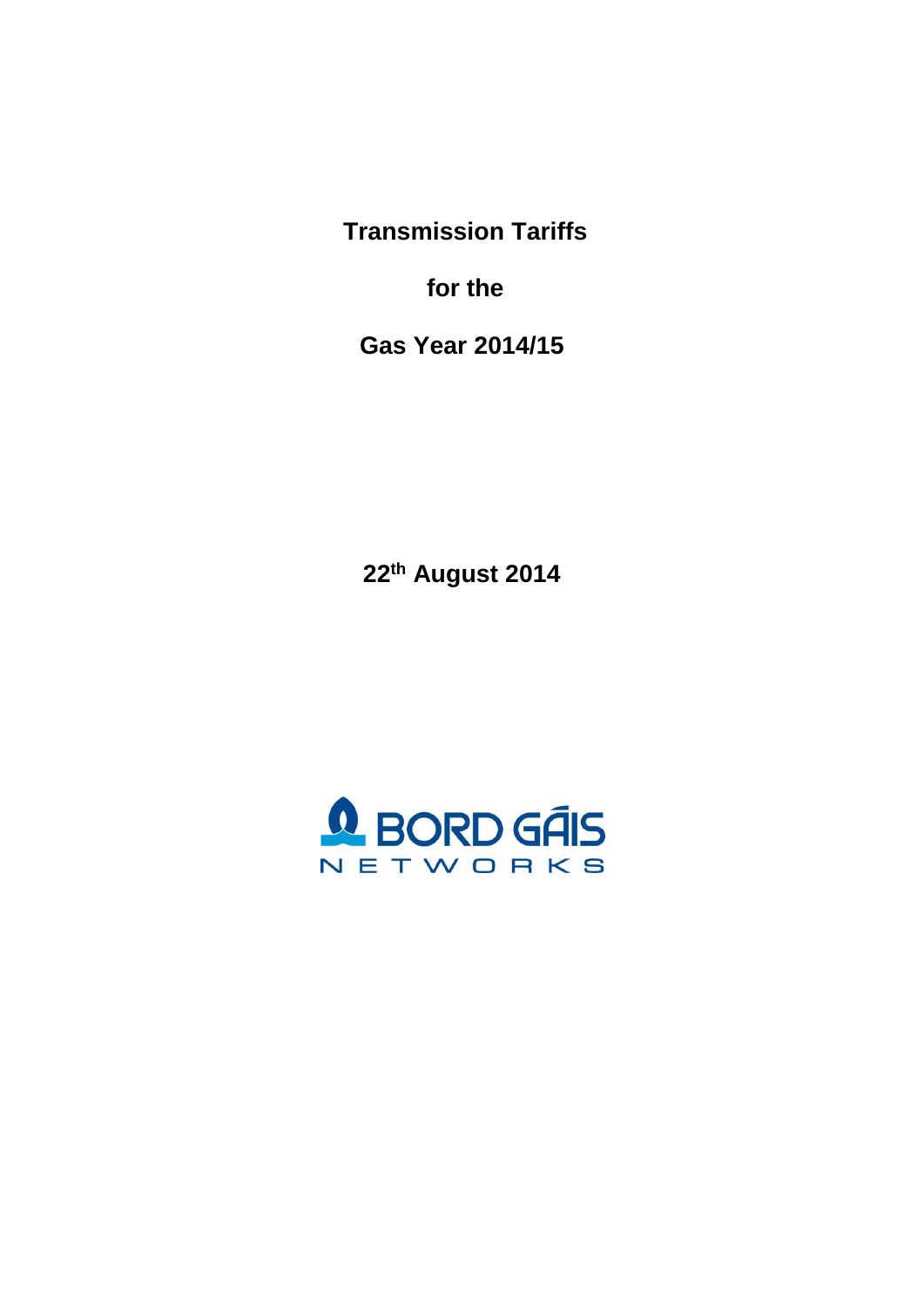## **1. Introduction**

Bord Gáis Networks (BGN) welcomes the opportunity to present its paper to the CER on the Transmission Tariffs for 2014/15. This paper outlines the indicative tariffs calculated by applying the Revenue Control Formulae as determined by the CER for the PC3.

The calculation of 2014/15 Transmission tariffs involves a number of steps:

- 1. Updating the CER published 5-Year Revenue Control model to reflect
	- Forecast out-turn revenues for GY 2013/14.
	- Incremental OPEX and CAPEX for EU  $3^{rd}$  Directive Costs and Technical Training and Assessment costs as approved by the CER.
	- The net effect of these adjustments result in the 2014/15 allowed revenue decreasing by  $63.73m$  (from  $6191.04m$  to  $6187.31m$ ) in 10/11 monies. In 2014/15 monies the decrease is  $\epsilon$ 3.87m ( $\epsilon$ 198.19m to  $\epsilon$ 194.32m).

2.Deriving the allowed revenue through application of the revenue control formulae.

- 3.Forecasting system demand, specifically:
	- BGN are forecasting that c.22% of Onshore Allowed Revenues and c.11% of Interconnector Allowed Revenues will be generated from Short Term Capacity Products in 2014/15. The Annual Tariff has been calculated to recover the remaining Annual Allowed Revenue.
- 4.Calculating unit capacity and commodity tariffs based on the required revenue set against projected peak day and annual volume figures.

All calculations are shown in the appendices.

## **2. Executive Summary**

Applying the Revenue Control Formulae and incorporating updated demand forecasts, results in a real tariff decrease of circa 6.1% (a decrease of 5.5% when inflation of 0.6% is included) for Moffat shippers and a real decrease of 9.9% (a decrease of 9.3% when inflation is included) for Inch shippers when compared with the 2013/14 tariffs that became effective on October 1<sup>st</sup> 2013. These calculations are based on a combined tariff (e.g. Onshore  $+ IC = Moffat$  Shipper Tariff), on a weighted average basis using an average load factor and are based on a 90/10 capacity/commodity split.

The Price Control determines the allowed revenues for a 5-year period. BGN has calculated the 2014/15 revenue in line with the price control decision of November 2012 and the updated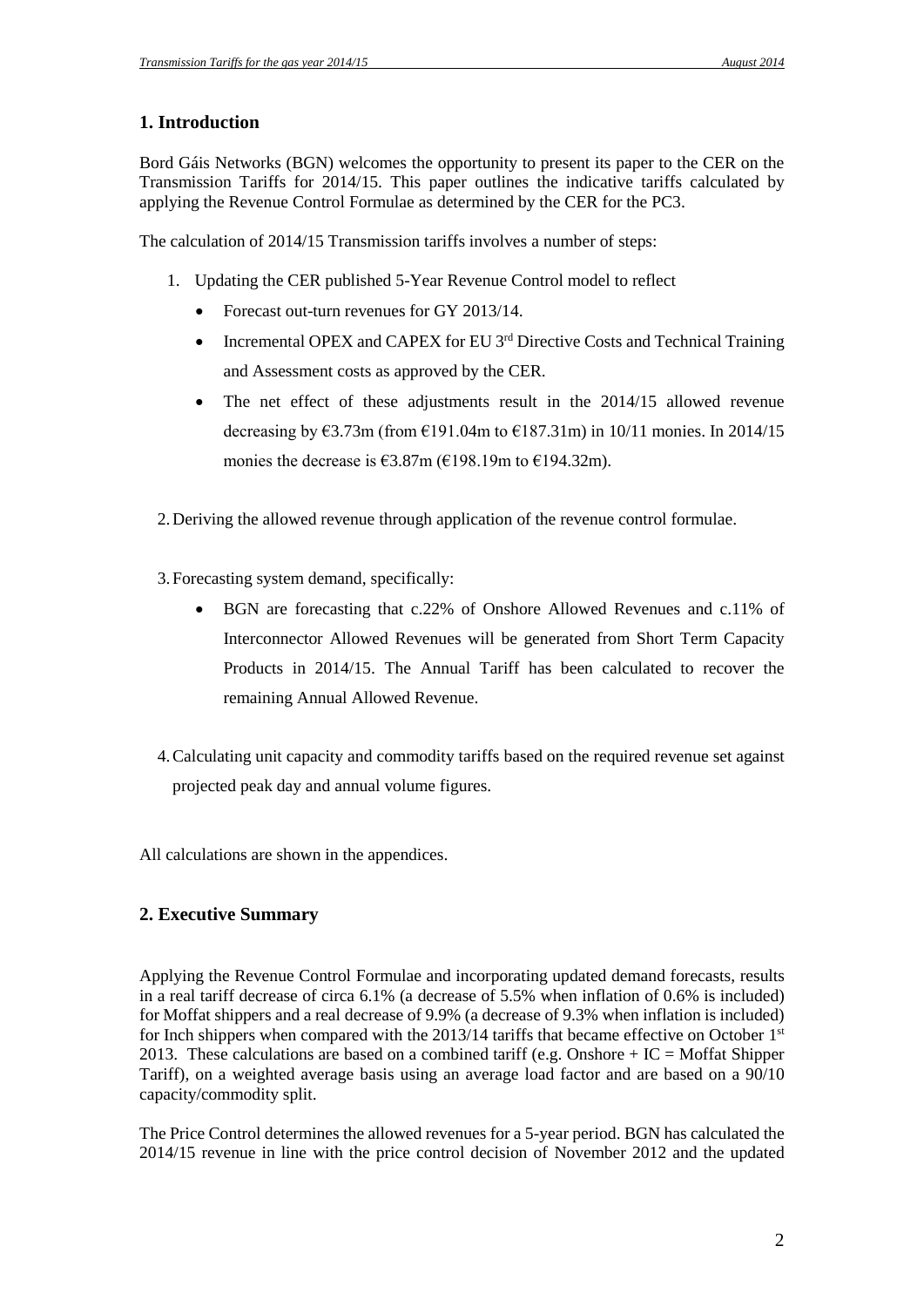revenue profile published by the CER on 21st August 2013 when setting the 2013/14 tariff (ref CER/13/193).

When compared to the 2014/15 allowed revenue, the revised 2014/15 allowed revenue has decreased by €3.73m in 10/11 Monies. This decrease is the net effect following the application of:

- The return of a forecast over-recovery of revenue in 2013/14 due to an increase in short-term bookings materialising which were not forecasted.
- Incremental revenue for additional OPEX and CAPEX in relation to EU 3rd Directive Costs and Technical Training and Assessment projects.

The 2014/15 allowed revenue has also been adjusted to reflect a slight increase in Pass-Through costs and an adjustment for revenue over-recovered during 2012/13 which is now being returned.

The following sections outline the application of the Price Control Formula and discuss the tariff calculation in more detail.

## **3. Allowed Revenue Calculation**

The Revenue Control Formula sets out the parameters for the calculation of the required revenue in a given gas year, in this case gas year 2014/15. The BGN required revenues are adjusted to take account of forecast pass through costs and inflation for 2014/15. The Revenue Control Formula also has a Correction Factor built into it which takes account of the actual revenue (over/under recoveries), inflation and pass through costs for the previous gas year i.e. 2012/13.

BGN have applied these formulae to the relevant systems and have made the following assumptions therein;

- Inflation
	- In setting the 2014/15 tariffs, 0.6% inflation was assumed for the time period from April 14 to March  $15<sup>1</sup>$ .
- $\cdot$  Euribor<sup>2</sup>

 $\overline{a}$ 

- 2012/13 Euribor of 0.49% which represents an average 12-month rate from Oct 1st '12 - Apr 26<sup>th</sup> '13.
- 2013/14 Euribor of 0.56% which represents an average 12-month rate from Oct  $1<sup>st</sup>$  '12 - May  $6<sup>th</sup>$  '14.

Please see Appendix 5 for an explanation of the interest rate multiplier/euribor rates.

<sup>&</sup>lt;sup>1</sup> The inflation for 2014/15 is estimated to be 0.6% based on figures from the Department of Finance – Ireland's Stability Programme Apr'14 Update.

 $2$  This is used to uplift revenue over/under-recoveries for the 2012/13 tariff year. Revenue overrecoveries up to 103% and under-recoveries attract an interest rate of Euribor + 2%.

Any over-recovery over 103% of allowable revenue attracts an interest rate of Euribor  $+ 4\%$  for Year  $_{L}$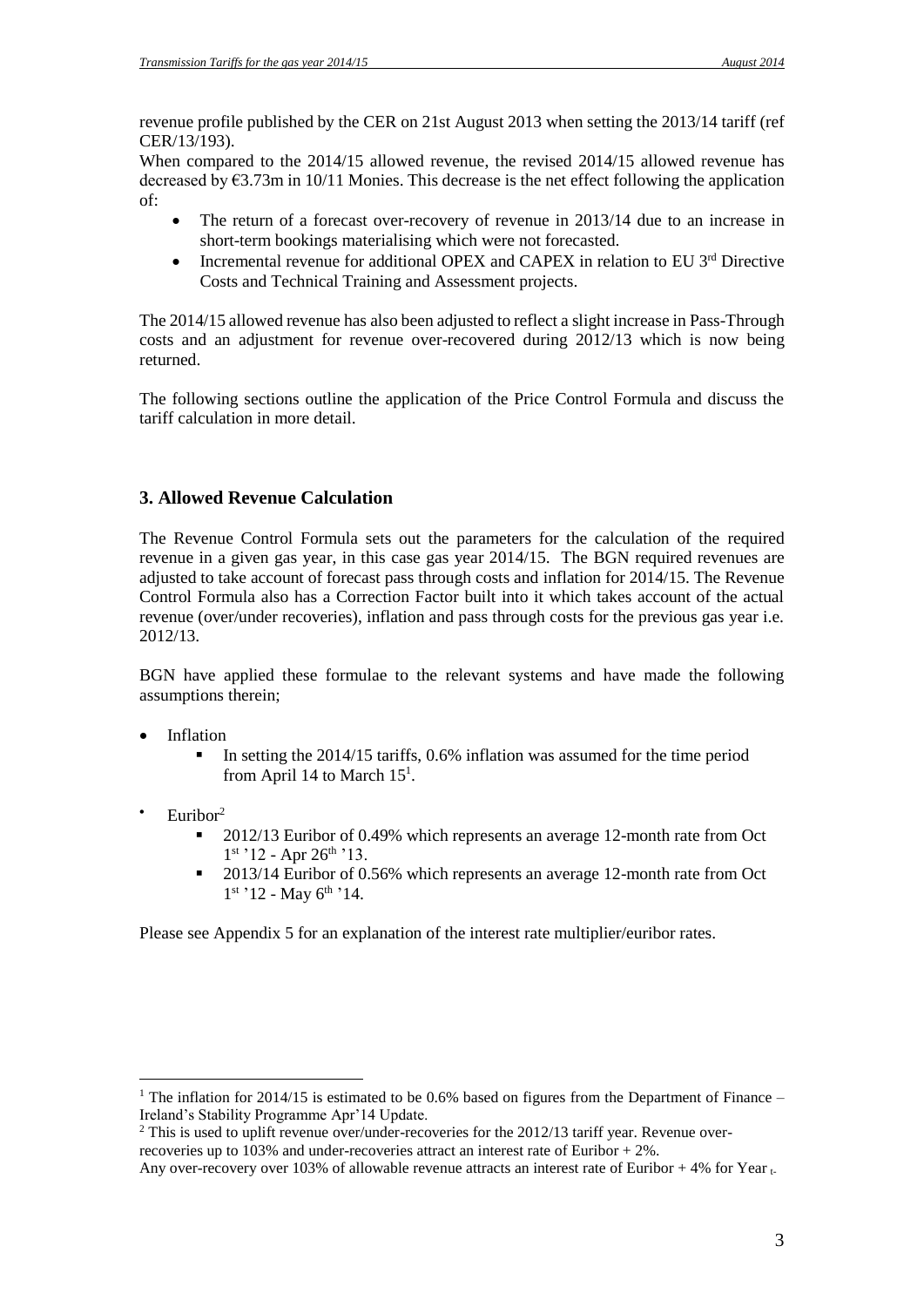The 2014/15 allowed revenues have been further adjusted for the following items:

BGN have included additional OPEX and CAPEX in relation to the EU 3rd Directive Implementation project and Technical Training and Assessment costs in the Price Control to determine the revised allowed revenues for the 5-year period. As these costs were not approved in the original PC3 decision, BGN have followed the CER guidance per sec. 8.5 of CER/12/196 and made a subsequent application as part of the 2014/15 tariff setting process.

#### Evolution of 2014/15 Allowed Revenues(10/11 monies) and Impact on PC3 Allowed Revenues

When setting the Tariffs for 2013/14 the CER calculated allowed revenues of c.  $\epsilon$ 188.37m  $(\text{\textsterling}202.35m$  Tariff adjusted in 13/14 monies). However, due to a change in the booking patterns of Annual and Short Term products during the 2013/14 Gas Year BGN currently project an over-recovery of  $E15.4m$  for 2013/14.

It has been agreed with the CER to update the 2013/14 allowed revenue in the 5 Year Price Control Model to be equal to the current forecast of revenues. This will have the effect of distributing the projected 2013/14 over-recovery over the 2014/15-2016/17 period and should help to prevent large year-to-year tariff variations.

In relation to the Moffat Entry Point, the CER continues to adopt the approach that the Interconnector allowed revenues for 2014/15-2016/17 should be equal in each year rather than prorata to forecast bookings as outlined in CER/13/193.

#### Forecast for 2014/15 Pass Through Costs

The impact of the forecast 2014/15 pass through costs can be seen in the table below:

| 2014/15 Forecasts                      | (Saving)/Charge |
|----------------------------------------|-----------------|
| <b>Pass Through Costs Variance</b>     | €m              |
| Rates *                                | $-0.04$         |
| <b>CER Levy</b>                        | 0.00            |
| Gaslink                                | 1.05            |
| CO <sub>2</sub> **                     | $-0.26$         |
| Pass Through Costs Difference - Charge | 0.75            |

\*For rates, 50% of the variance between allowed and estimated costs is passed through.

\*\*For CO2, 100% of the variance between the original allowed price and the estimated price is passed through. In year of close out, 100% of the variance between the estimated and actual price is passed through when the actual price is known.

- Pass Through Costs
	- **Pass through costs include Rates, CER Levy, Gaslink Costs and Carbon (CO<sub>2</sub>)** Costs
	- The projected carbon costs included for 2013/14 are based on a carbon price of €5.40 per tonne.
	- CER Levy for  $14/15$  is estimated to be €1.37m.
	- The Gaslink costs are forecast to be  $\epsilon$ 3.43m.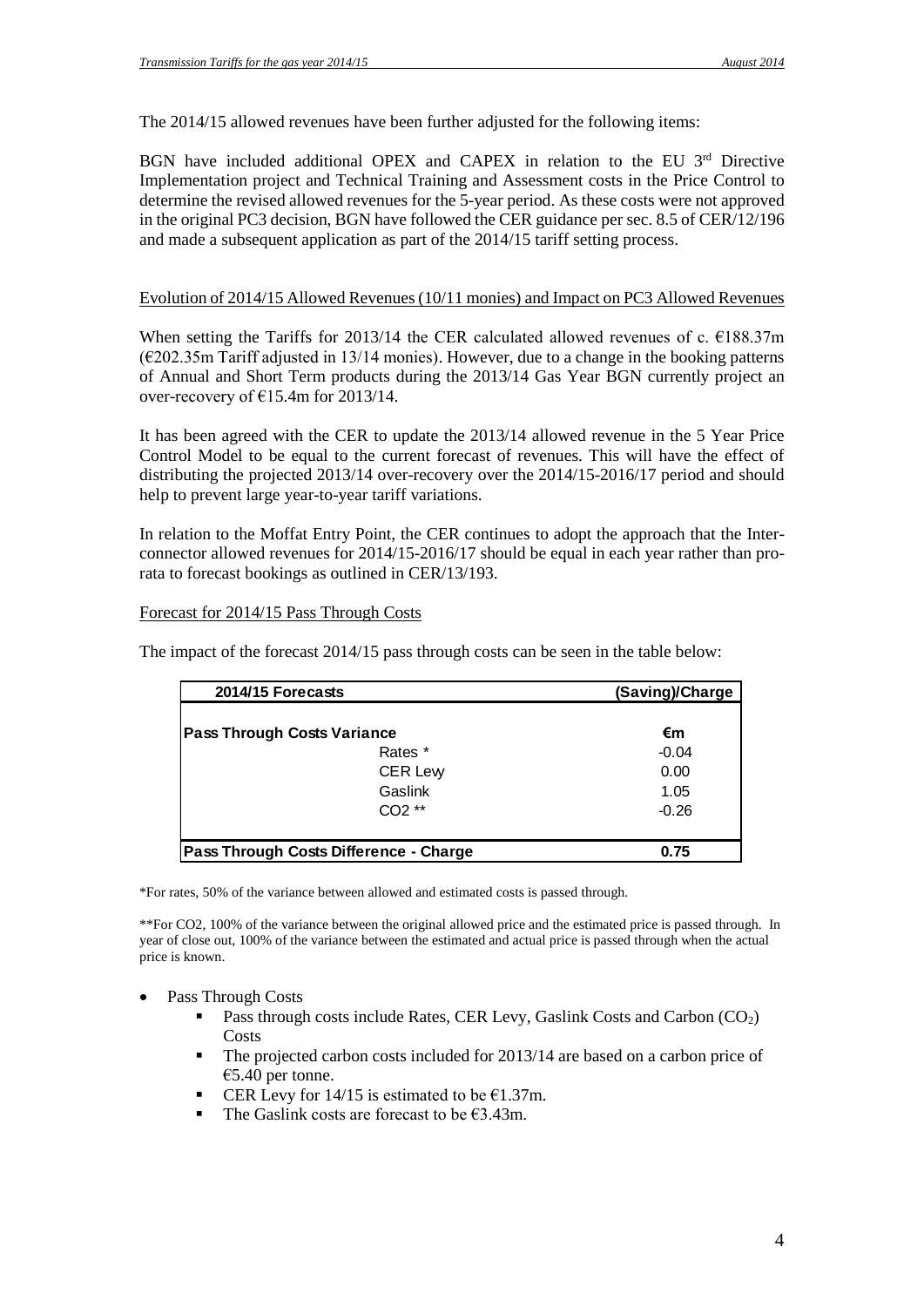No estimate for Inventory Product revenue has been included in the Interconnector revenue calculation for 2013/14 as any money earned will be passed back to customers through the actual IC revenue.

#### 2012/13 Correction Factor

The correction factor adjusts for differences in revised forecast and actual out turn revenues for the previous period (i.e. 2012/13).

As can be seen from the table below, transmission over-recovered revenues in 2012/13. Savings were achieved in relation to Rates and CO<sub>2</sub> pass-through costs while there was a slight charge on CER Levy and Gaslink ISO costs. Overall the correction factor results in an over-recovery of  $\epsilon$ 2.21m which is included in the setting of the required revenue requirement for 2014/15.

| 2012/13 Actual Outturn (Kt-1)                      | €m       |
|----------------------------------------------------|----------|
| <b>Revenue Over Recovery</b>                       | 2.23     |
| <b>Pass Through Costs</b>                          |          |
| Rates - Saving                                     | $-0.109$ |
| CER Lew - Charge                                   | 0.180    |
| ISO - Charge                                       | 0.184    |
| CO <sub>2</sub> - Saving                           | $-0.133$ |
| <b>Total Pass Through Costs</b>                    | 0.12     |
| Total 2012/13 Adjustment for Excess Revenue & Cost | $-2.106$ |
| Interest Rate Multiplier                           | 1.051    |
|                                                    |          |
| Total Kt-1 Ajustment (2014/15 monies)              | 2.21     |

Please see Appendix 1 for the correction factor calculations for each system i.e. IC, Inch and Onshore.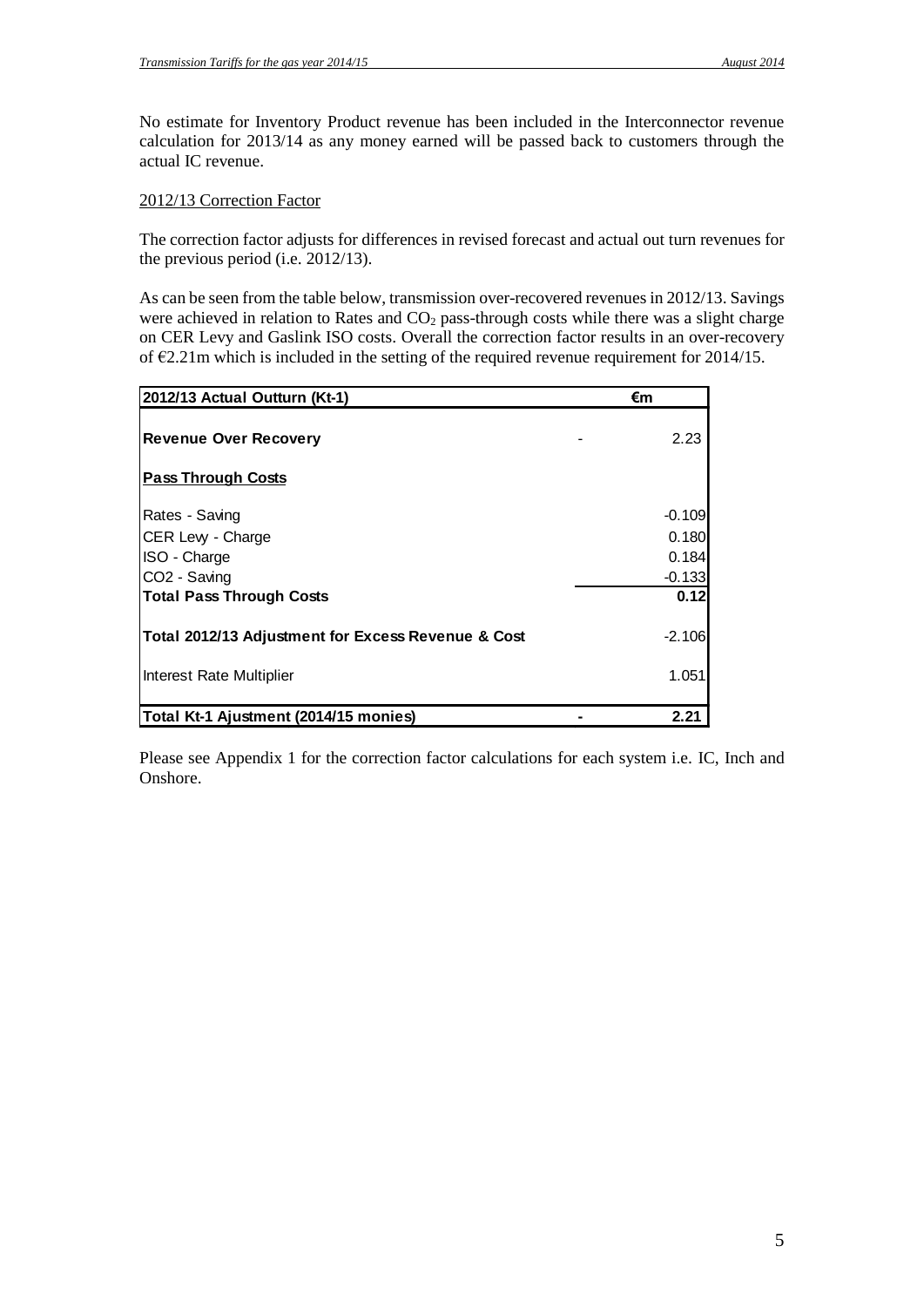#### Revenue Summary

The revenues derived from applying the Revenue Control Formula are as follows:

#### Table 3.1

| 2014/15 REVENUE CONTROL<br><b>Revenue Summary</b> | Allowed<br>Required<br>Revenue<br>2014/15 | <b>Effect of additional</b><br>allowances &<br>2013/14 Projected<br>over-recovery<br>2014/15 | <b>Revenue</b><br>Control<br>Formula<br>2014/15 | Variance due to<br>Kt-1 adjust. and<br>revised forecast<br>Pass-through<br>Costs |
|---------------------------------------------------|-------------------------------------------|----------------------------------------------------------------------------------------------|-------------------------------------------------|----------------------------------------------------------------------------------|
| (2014/15 monies)                                  | €m                                        | €m                                                                                           | €m                                              | €m                                                                               |
| IInterconnector                                   | 61.40                                     | 61.03                                                                                        | 59.15                                           | 1.88                                                                             |
| Ilnch                                             | 2.02                                      | 2.00                                                                                         | 1.90                                            | 0.10                                                                             |
| <b>IExit</b>                                      | 134.78                                    | 131.29                                                                                       | 131.81                                          | $-0.52$                                                                          |
| <b>Total Revenue Allowed</b>                      | 198.19                                    | 194.32                                                                                       | 192.86                                          | 1.46                                                                             |

Please see Appendix 2 for the Revenue Control Formula calculations.

In 2012/13 a total of  $\epsilon$ 7.0m was earned from IC Inventory Storage ( $\epsilon$ 0.06) and Short-Term Capacity products ( $66.94$ ). This is included in the revenues earned for 2012/13.

When calculating the 2014/15 Tariff, the total Annual Allowed Revenue is divided by total annual demand forecasts. This method in calculating the tariff has changed from the prior Gas Year calculations due to the increase in short term bookings. In the prior year, total allowed revenues were divided by total demand. As the 2014/15 Revised Forecast demands are a mix of both annual and short-term capacities, the current year calculation deducts the projected revenue from short term bookings from the Total Allowed revenue and divided by projected annual demand.

At a total level the impact of the correction factor (Kt-1) adjustments and the revised forecast pass through costs for 2014/15 on the Revenue Requirement comes to  $(\text{\textsterling}1.46\text{m})$ . The detail can be seen in the table below.

| <b>Total Revenue Summary</b>               |         |
|--------------------------------------------|---------|
| Values in 2014/15 monies                   | €m      |
| <b>BGN Allowed Required Revenue</b>        | 198.19  |
| Less: CAPEX, OPEX & 13/14 Revenue          | $-3.87$ |
|                                            | 194.32  |
| <b>Revenue Control Formula Adjustments</b> |         |
| Pass Through Costs Forecast Charge 2014/15 | 0.75    |
| 2012/13 Correction Factor (Kt-1)           | $-2.21$ |
|                                            |         |
| Total Revenue Control Formula Adjustments  | $-1.46$ |
|                                            |         |
| Final 2014/15 Required Revenue             | 192.86  |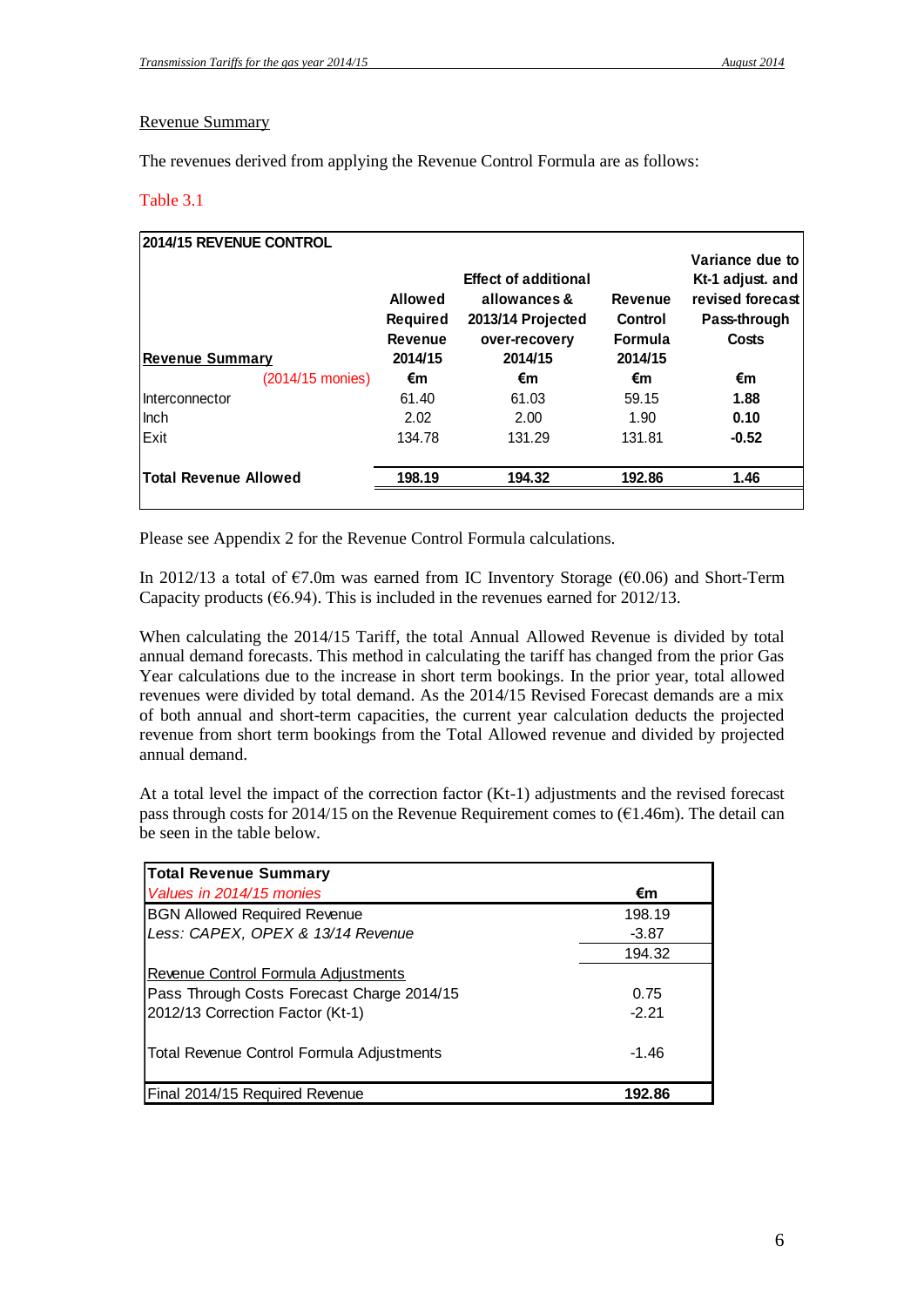#### **4. Revised Capacity**

The Capacity projected for 2014/15 assumes a mix of both firm and short term capacity products. It is expected that a significant amount of short-term capacity will be utilised in 2014/15 and these are equivalent to c.11% of the Allowed Revenue at the IC Entry and c.22% of the Allowed Revenue at the Onshore Exit systems.

#### *Forecast Capacity for 14/15*

The forecast Capacity figures are shown in table 4.1 below.

The numbers outlined in table 4.1 are based on the following assumptions:

It is assumed that most DM and LDM shippers will continue to optimise their capacity booking between a combination of annual, monthly and daily products. The NDM sector will continue to book for a 1-in-50 peak day.

A forecasted decrease in Annual exit capacity bookings is assumed under this regime.

14/15 annual Moffat capacity is 12.6% lower than 2013/14 due to the effect of Corrib. It is assumed that Moffat Shippers will optimise their bookings and continue to rely on trades at Entry.

Inch Entry Bookings are based on a profile provided by Kinsale Energy.

|                                   |     | 2013/14<br><b>Tariff</b> | 2014/15      |          | % Change<br>2014/15 v's | % Change<br>2014/15v's |
|-----------------------------------|-----|--------------------------|--------------|----------|-------------------------|------------------------|
|                                   |     | Forecast                 | PC3 Forecast | Forecast | 2013/14                 | Original               |
| <b>Onshore Capacity Bookings</b>  |     |                          |              |          |                         |                        |
| Annual                            | GWh | 235.52                   | 225.00       | 209.41   |                         |                        |
| Monthly                           | GWh |                          |              | 5.83     |                         |                        |
| Daily                             | GWh |                          |              | 52.53    |                         |                        |
| <b>Total Onshore Bookings</b>     |     | 235.52                   | 225.00       | 267.77   | 13.7%                   | 19.0%                  |
| <b>Onshore Commodity Bookings</b> |     |                          |              |          |                         |                        |
| Demand Forecast                   | GWh | 49,800                   | 50,681       | 47,870   | $-3.9%$                 | $-5.5%$                |
| <b>Inch Bookings</b>              |     |                          |              |          |                         |                        |
| Annual                            | GWh | 36.34                    | 32.32        | 31.91    |                         |                        |
| Monthly                           | GWh |                          |              |          |                         |                        |
| Daily                             | GWh |                          |              |          |                         |                        |
| <b>Total Inch Bookings</b>        |     | 36.34                    | 32.32        | 31.91    | $-12.2%$                | $-1.3%$                |
| <b>Inch Commodity Bookings</b>    |     |                          |              |          |                         |                        |
| Demand Forecast                   | GWh | 3,903                    | 6,704        | 5,611    | 43.8%                   | $-16.3%$               |
| <b>IC Bookings</b>                |     |                          |              |          |                         |                        |
| Annual                            | GWh | 158.42                   | 164.78       | 122.73   |                         |                        |
| Monthly                           | GWh |                          |              | 4.06     |                         |                        |
| Daily                             | GWh |                          |              | 11.63    |                         |                        |
| <b>Total IC Bookings</b>          |     | 158.42                   | 164.78       | 138.41   | $-12.6%$                | $-16.0%$               |
| <b>IC Commodity Bookings</b>      |     |                          |              |          |                         |                        |
| Demand Forecast                   | GWh | 47,219                   | 50,770       | 35,034   | $-25.8%$                | $-31.0%$               |

Table 4.1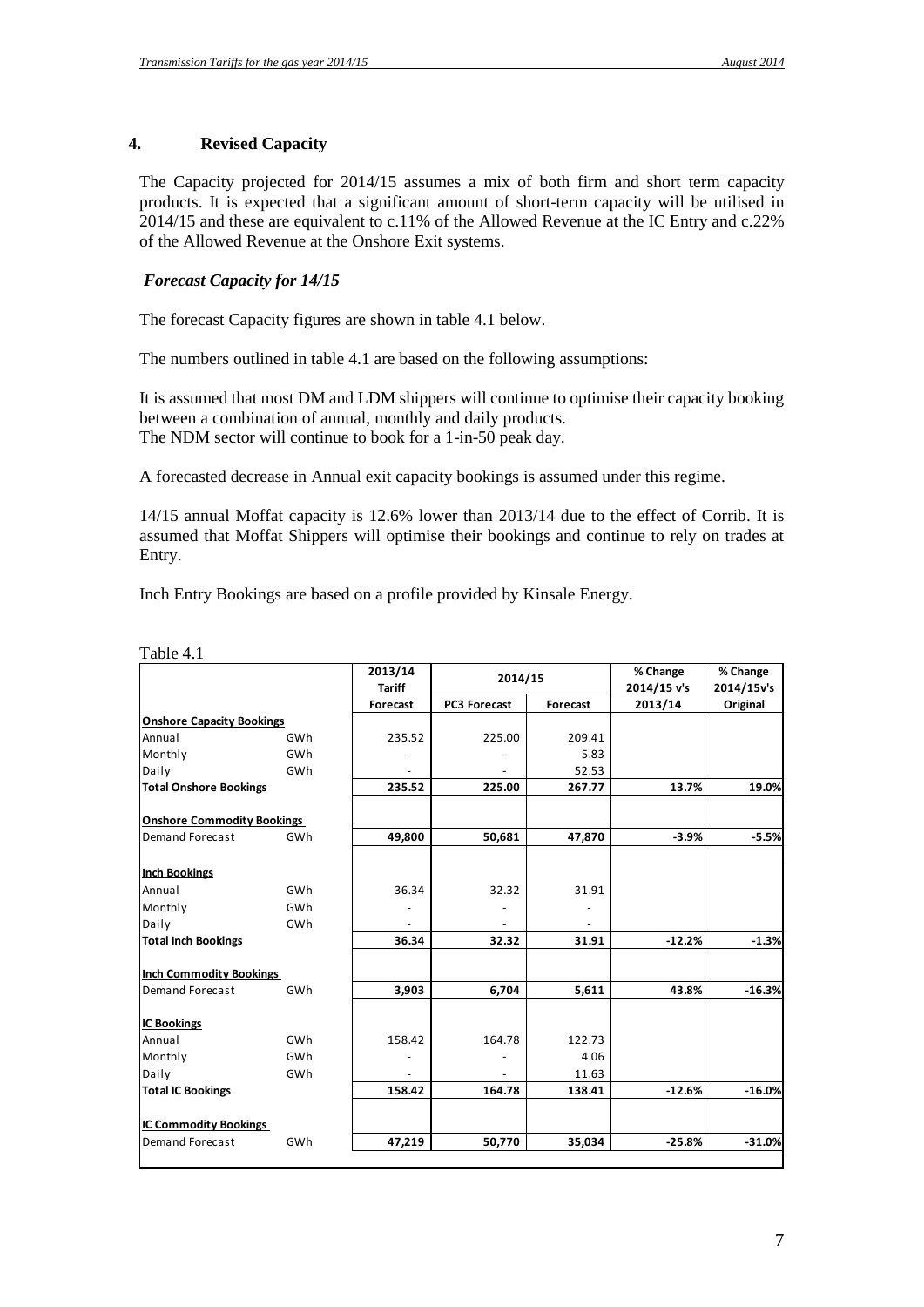Note that the 2014/15 Revised Forecast demands are a mix of both annual and short-term capacities: The short-term capacity forecasted is converted into an annual equivalent value based on the month in which it is expected to arise and the relevant multiplier in that month.

Please see Appendix 3 for the assumptions used in formulating the projected capacity bookings for gas year 2014/15.

#### **5. Transmission Tariff for 2014/15**

The 2014/15 tariff calculation is based on the proposed required revenue for 2014/15, derived from applying the Revenue Control Formulae as outlined in Section 3 and set against the revised forecast system demand for the gas year as outlined in Section 4.

The table below outlines the resultant tariffs by applying this approach and states the decrease in tariffs that a typical Moffat / Inch shipper would incur.

| <b>BGE Transmission Tariffs for 2014/15</b>           |                |                  |            |                          |                |                |
|-------------------------------------------------------|----------------|------------------|------------|--------------------------|----------------|----------------|
|                                                       |                |                  |            | <b>Published Tariffs</b> |                | % Change       |
|                                                       | €              | $(14/15$ Monies) |            | 2012/13 - Apr-Sep        | 2013/14 Tariff | <b>Nominal</b> |
| <b>Onshore Network</b>                                | 2014/15 Tariff |                  |            | €                        | €              | from 13/14     |
| capacity                                              | 443.036        | per peak day MWh |            | 491.313                  | 509.093        | $-13.0%$       |
| commodity                                             | 0.275          | per MWh          |            | 0.244                    | 0.268          | 2.9%           |
|                                                       |                |                  |            |                          |                |                |
| Interconnectors                                       |                |                  |            |                          |                |                |
| capacity                                              | 358.577        | per peak day MWh |            | 340.822                  | 355.325        | 0.9%           |
| commodity                                             | 0.157          | per MWh          |            | 0.148                    | 0.132          | 18.8%          |
|                                                       |                |                  |            |                          |                |                |
| Inch                                                  |                |                  |            |                          |                |                |
| capacity                                              | 53.604         | per peak day MWh |            | 103.697                  | 45.717         | 17.3%          |
| commodity                                             | 0.034          | per MWh          |            | 0.091                    | 0.047          | $-28.4%$       |
|                                                       |                |                  |            |                          |                |                |
| <b>Illustrative Transmission Transportation Costs</b> |                |                  |            |                          |                |                |
|                                                       | €              |                  |            | €                        | €              |                |
| Transmission Transportation Cost of UK Gas            |                |                  |            |                          |                |                |
| capacity                                              | 801.612        | per peak day MWh |            | 832.135                  | 864.418        | $-7.3%$        |
| commodity                                             | 0.433          | per MWh          |            | 0.392                    | 0.400          | 8.2%           |
| Transmission Transportation Cost of Inch Gas          |                |                  |            |                          |                |                |
| capacity                                              | 496.639        | per peak day MWh |            | 595.010                  | 554.810        | $-10.5%$       |
| commodity                                             | 0.309          | per MWh          |            | 0.335                    | 0.315          | $-1.8%$        |
|                                                       |                |                  |            |                          |                |                |
| <b>Cost/Therm Comparisons</b>                         |                |                  |            |                          |                |                |
| <b>Annual Consumption</b>                             | 365            |                  |            |                          |                |                |
| <b>Load Factors</b>                                   | 1.3            |                  |            |                          |                |                |
|                                                       |                |                  |            |                          |                |                |
| Gas Year 14/15 (14/15 Monies)                         |                |                  |            |                          |                |                |
| Moffat                                                | $\epsilon$     |                  | Inch       | €                        |                |                |
| Capacity                                              | 1,042.10       |                  | Capacity   | 645.63                   |                |                |
| Commodity                                             | 157.96         |                  | Commodity  | 112.87                   |                |                |
| Total                                                 | 1,200.05       |                  | Total      | 758.50                   |                |                |
|                                                       |                |                  |            |                          |                |                |
| Cost/MWh                                              | 3.287821       |                  | Cost/MWh   | 2.078081                 |                |                |
| Cent/Therm                                            | 9.64           |                  | Cent/Therm | 6.09                     |                |                |
| <b>Gas Year 13/14(13/14 Monies)</b>                   |                |                  |            |                          |                |                |
| Cent/Therm                                            | 10.20          |                  |            | 6.71                     |                |                |
|                                                       |                |                  |            |                          |                |                |
| % Decrease - Nominal                                  | $-5.5%$        |                  |            | $-9.3%$                  |                |                |
| Gas Year 13/14 (14/15 Monies)                         |                |                  |            |                          |                |                |
| Cent/Therm                                            | 10.26          |                  |            | 6.75                     |                |                |
|                                                       |                |                  |            |                          |                |                |
| % Decrease - Real                                     | $-6.1%$        |                  |            | $-9.9%$                  |                |                |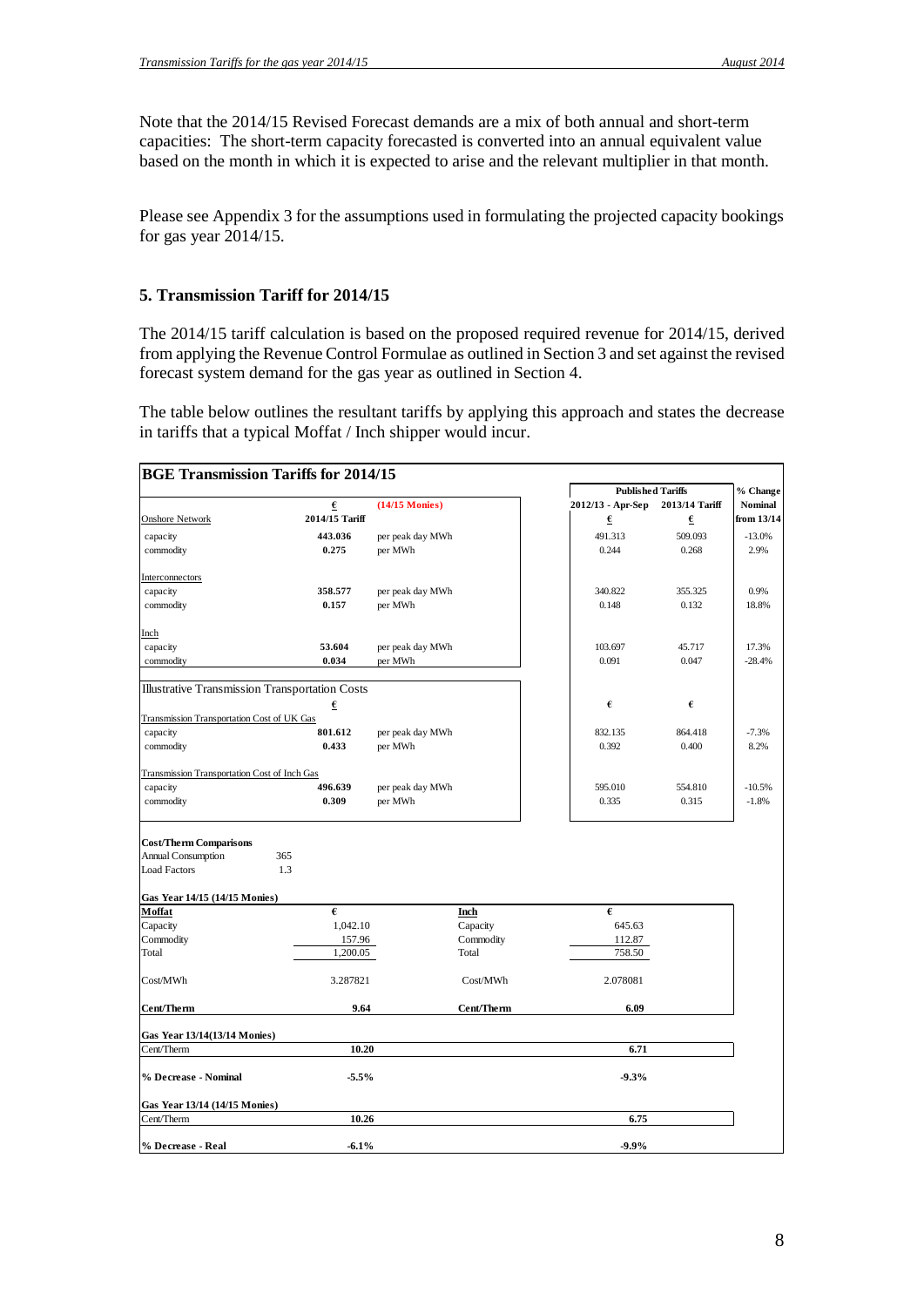The above is a worked example of the effect of the proposed new tariffs on both a Moffat and an Inch Shipper where each have a customer with an annual consumption of 365 MWh and a load factor of 1.3 (~77%). In order to ascertain the correct capacity payment for the Moffat shipper, the relevant tariff is calculated by adding the Onshore and Interconnector capacity tariffs. This figure is then multiplied by the applicable capacity (the annual consumption divided by 365 and multiplied by the load factor).

The commodity payment for the Moffat Shipper is calculated by adding the Onshore and Interconnector commodity tariffs and multiplying this figure by the annual consumption. The total capacity and commodity payment figure for the Moffat Shipper is divided by the annual consumption to give the cost per MWh. A similar calculation is carried out for the Inch Shipper except the capacity tariff is made up of Onshore and Inch capacity tariffs added together and the commodity tariff is made up of the Onshore and Inch commodity tariffs added together.

As can be seen above this will result in a decrease of circa 6.1% real for Moffat shippers and a decrease of 9.9% real for Inch shippers on the 2013/14 tariff's respectively. Please see Appendix 4 for the individual tariff calculations.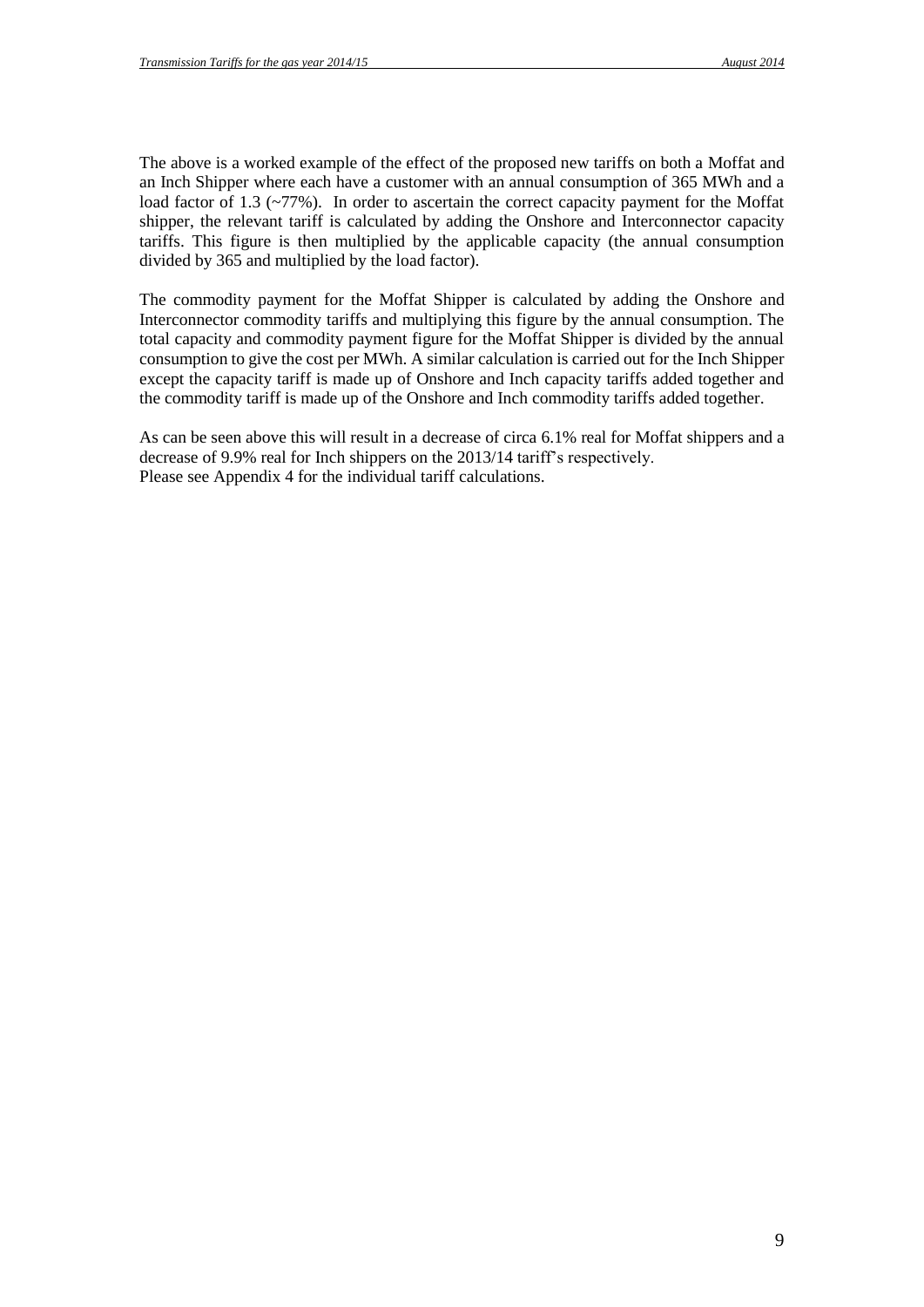# **APPENDIX 1: Correction Factor Calculations<sup>3</sup>**

## **IC**

| <b>CALCULATION OF KICt-1</b>                                                                                                                                                                                                                              |                                       |                                                       |          |
|-----------------------------------------------------------------------------------------------------------------------------------------------------------------------------------------------------------------------------------------------------------|---------------------------------------|-------------------------------------------------------|----------|
| <u> KIC<sub>t-1</sub> = { (RIC<sub>t-1</sub> + (0.5*UICF<sub>t-1</sub>)) * (1+ HICPA<sub>t-1</sub>/1+ HICPR<sub>t-1</sub>) - PICA<sub>t-1</sub> - (AICR<sub>t-1</sub> + (0.5*UICA<sub>t-1</sub>)) }*(1+(I<sub>t</sub> /100)*(1+(I<sub>t-1</sub>/100))</u> |                                       |                                                       |          |
| <b>Description</b>                                                                                                                                                                                                                                        |                                       | Formula Ref                                           | Value    |
| Allowed Revenue period t-1                                                                                                                                                                                                                                | Year t-1 Monies                       | $RICt-1$                                              | 62.96    |
| Forecast Other Revenue from IC in period t-1                                                                                                                                                                                                              | Year t-1 Monies                       | $0.5*UICFt-1$                                         | 0.00     |
| Actual Inflation t-1                                                                                                                                                                                                                                      |                                       | HICPAt-1                                              | 2.81%    |
| Allowed Inflation t-1                                                                                                                                                                                                                                     |                                       | HICPRt-1                                              | 3.53%    |
| <b>Calculation - Revenue * Inflation</b>                                                                                                                                                                                                                  |                                       | (RICt-1 + (0.5*UICFt-1)) * (1+ HICPAt-1 /1+ HICPRt-1) | 62.53    |
| Expected pass-through costs less Actual (100%)                                                                                                                                                                                                            | Year t-1 Monies                       | $PICAt-1$                                             | 0.13     |
| Expected pass-through costs less Actual (50%)                                                                                                                                                                                                             | Year t-1 Monies                       | $PICAt-1$                                             | 0.11     |
| Actual Revenue Recovered in period t-1                                                                                                                                                                                                                    | Year t-1 Monies                       | $AICRt-1$                                             | 63.57    |
| Actual Other Revenue from IC in period t-1                                                                                                                                                                                                                | Year t-1 Monies                       | $0.5*UICAt-1$                                         | 0.00     |
| <b>Calculation - Actual Revenue</b>                                                                                                                                                                                                                       | $PICAt-1 - (AICRt-1 + (0.5*UICAt-1))$ |                                                       | $-63.81$ |
| Actual Revenue Recovered Vs Allowed                                                                                                                                                                                                                       |                                       |                                                       | 101%     |
| Euribor Rate period t                                                                                                                                                                                                                                     |                                       | $\mathcal{H}$                                         | 2.56%    |
| Euribor Rate period t-1                                                                                                                                                                                                                                   |                                       | $It-1$                                                | 2.49%    |
| <b>Correction Factor period t-1</b>                                                                                                                                                                                                                       | Year t+1 Monies                       | $KICt-1$                                              | $-1.35$  |

### **Inch**

| <b>CALCULATION OF KINCHt-1</b>                                                                                                                                                                                                                                               |                                             |                                                           |         |  |
|------------------------------------------------------------------------------------------------------------------------------------------------------------------------------------------------------------------------------------------------------------------------------|---------------------------------------------|-----------------------------------------------------------|---------|--|
|                                                                                                                                                                                                                                                                              |                                             |                                                           |         |  |
| KINCH <sub>t-1</sub> = { (RINCH <sub>t-1</sub> + (0.5*UINCHF <sub>t-1</sub> )) * (1+ HICPA <sub>t-1</sub> /1+ HICPR <sub>t-1</sub> ) - PINCHA <sub>t-1</sub> - (AINCHR <sub>t-1</sub> + (0.5*UINCHA <sub>t-1</sub> )) }*(1+(I <sub>t</sub> /100)*(1+(I <sub>t-1</sub> /100)) |                                             |                                                           |         |  |
|                                                                                                                                                                                                                                                                              |                                             |                                                           |         |  |
| <b>Description</b>                                                                                                                                                                                                                                                           |                                             | Formula Ref                                               | Value   |  |
| Allowed Revenue period t-1                                                                                                                                                                                                                                                   | Year t-1 Monies                             | RINCHt-1                                                  | 4 1 4   |  |
| Forecast Other Revenue in period t-1                                                                                                                                                                                                                                         | Year t-1 Monies                             | $0.5$ *UINCHFt-1                                          | 0.00    |  |
| Actual Inflation t-1                                                                                                                                                                                                                                                         |                                             | HICPAt-1                                                  | 2.81%   |  |
| Allowed Inflation t-1                                                                                                                                                                                                                                                        |                                             | HICPRt-1                                                  | 3.53%   |  |
| Calculation - Revenue * Inflation                                                                                                                                                                                                                                            |                                             | (RINCHt-1 + (0.5*UINCHFt-1)) * (1+ HICPAt-1 /1+ HICPRt-1) | 4.11    |  |
|                                                                                                                                                                                                                                                                              |                                             |                                                           |         |  |
|                                                                                                                                                                                                                                                                              |                                             |                                                           |         |  |
| Expected pass-through costs less Actual (100%)                                                                                                                                                                                                                               | Year t-1 Monies                             | PINCHAt-1                                                 | 0.005   |  |
| Expected pass-through costs less Actual (50%)                                                                                                                                                                                                                                | Year t-1 Monies                             | PINCHAt-1                                                 | 0.027   |  |
| Actual Revenue Recovered in period t-1                                                                                                                                                                                                                                       | Year t-1 Monies                             | AINCHRt-1                                                 | 4.11    |  |
| Actual Other Revenue from IC in period t-1                                                                                                                                                                                                                                   | Year t-1 Monies                             | 0.5*UINCHAt-1                                             | 0.00    |  |
| Calculation - Actual Revenue                                                                                                                                                                                                                                                 | $PINCHAt-1 - (AINCHRt-1 + (0.5*UINCHAt-1))$ |                                                           | $-4.14$ |  |
| Actual Revenue Recovered Vs Allowed                                                                                                                                                                                                                                          |                                             |                                                           | 99.4%   |  |
|                                                                                                                                                                                                                                                                              |                                             |                                                           |         |  |
| Euribor Rate period t                                                                                                                                                                                                                                                        |                                             | lt                                                        | 2.56%   |  |
| Euribor Rate period t-1                                                                                                                                                                                                                                                      |                                             | $It-1$                                                    | 2.49%   |  |
| Correction Factor period t-1                                                                                                                                                                                                                                                 | Year t+1 Monies                             | KINCHt-1                                                  | 0.04    |  |
|                                                                                                                                                                                                                                                                              |                                             |                                                           |         |  |

<sup>&</sup>lt;sup>3</sup> Note: Terminology in tables is a per Transmission Submission during PC3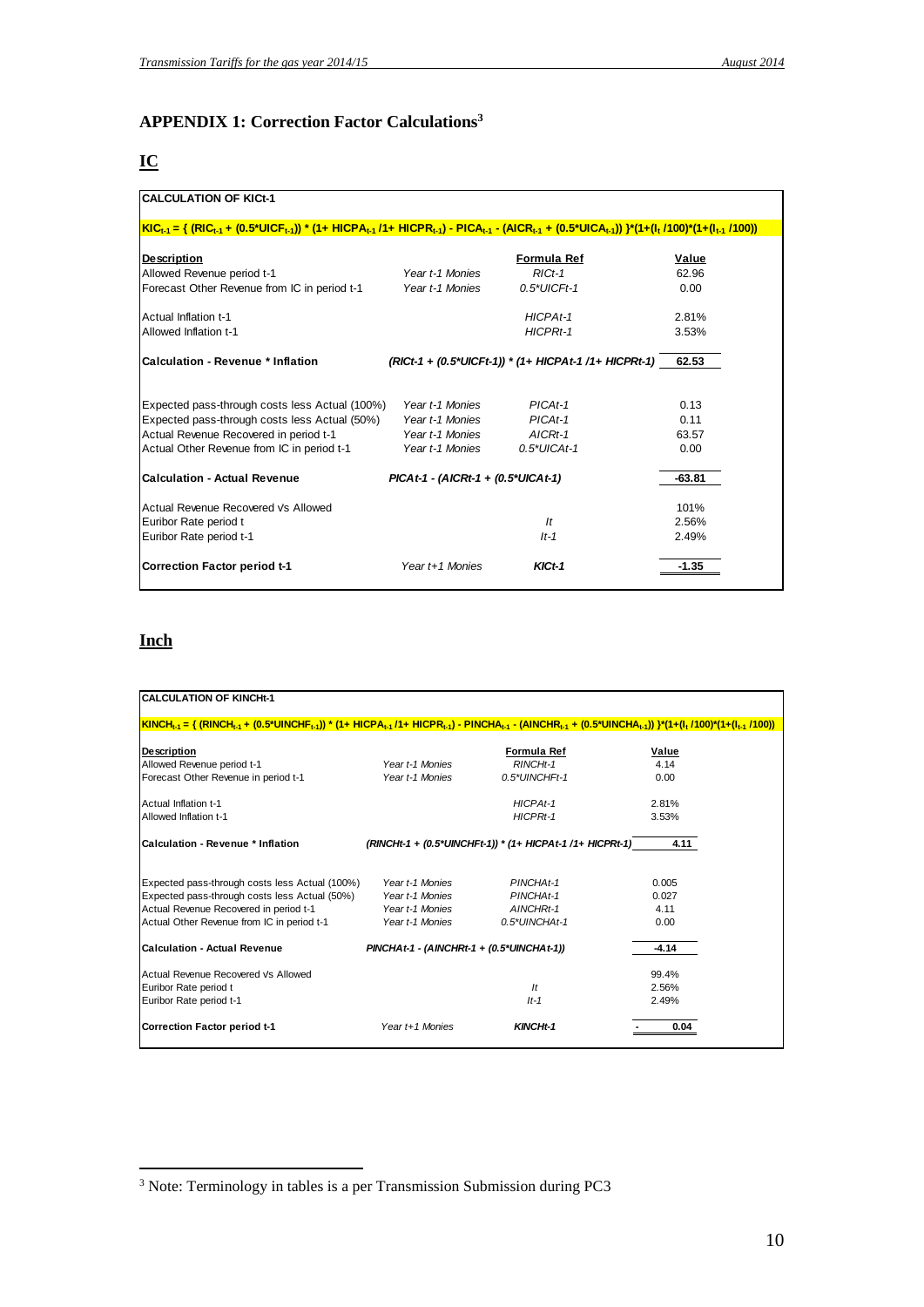# **Onshore**

| <b>CALCULATION OF KEXITt-1</b>                                                                                                                                                                  |                                           |                                                           |           |
|-------------------------------------------------------------------------------------------------------------------------------------------------------------------------------------------------|-------------------------------------------|-----------------------------------------------------------|-----------|
| $ KEXIT_{t-1} = \{ (REXIT_{t-1} + 0.5^*UEXITF_{t-1})^*(1 + (HICPA_{t-1}/100)/1 + (HICPR_{t-1}/100)) - PEXITA_{t-1} - (AEXITR_{t-1} + (0.5^*UEXITA_{t-1})) \}^*(1 + (I_t/100)^*(1 + (I_t/100)))$ |                                           |                                                           |           |
| <b>Description</b>                                                                                                                                                                              |                                           | Formula Ref                                               | Value     |
| Allowed Revenue period t-1                                                                                                                                                                      | Year t-1 Monies                           | REXIT <sub>t-1</sub>                                      | 111.35019 |
| Forecast Other Revenue in period t-1                                                                                                                                                            | Year t-1 Monies                           | $0.5*UEXITFt-1$                                           | 0.00      |
| Actual Inflation t-1                                                                                                                                                                            |                                           | HICPAt-1                                                  | 2.81320%  |
| Allowed Inflation t-1                                                                                                                                                                           |                                           | HICPRt-1                                                  | 3.53%     |
| Calculation - Revenue * Inflation                                                                                                                                                               |                                           | (REXITt-1 + (0.5*UEXITFt-1)) * (1+ HICPAt-1 /1+ HICPRt-1) | 110.58074 |
| Expected pass-through costs less Actual (100%)                                                                                                                                                  | Year t-1 Monies                           | PEXITAt-1                                                 | $-0.36$   |
| Expected pass-through costs less Actual (50%)                                                                                                                                                   | Year t-1 Monies                           | PEXITAt-1                                                 | $-0.03$   |
| Actual Revenue Recovered in period t-1                                                                                                                                                          | Year t-1 Monies                           | AEXITRt-1                                                 | 111.76    |
| Actual Other Revenue from IC in period t-1                                                                                                                                                      | Year t-1 Monies                           | $0.5*UEXITAt-1$                                           | 0.00      |
| Calculation - Actual Revenue                                                                                                                                                                    | PEXITAt-1 - (AEXITRt-1 + (0.5*UEXITAt-1)) |                                                           | $-111.37$ |
| Actual Revenue Recovered Vs Allowed                                                                                                                                                             |                                           |                                                           | 100%      |
| Euribor Rate period t                                                                                                                                                                           |                                           | $\mathcal{H}$                                             | 2.56%     |
| Euribor Rate period t-1                                                                                                                                                                         |                                           | $It-1$                                                    | 2.49%     |
| Correction Factor period t-1                                                                                                                                                                    | Year t+1 Monies                           | KEXITt-1                                                  | $-0.83$   |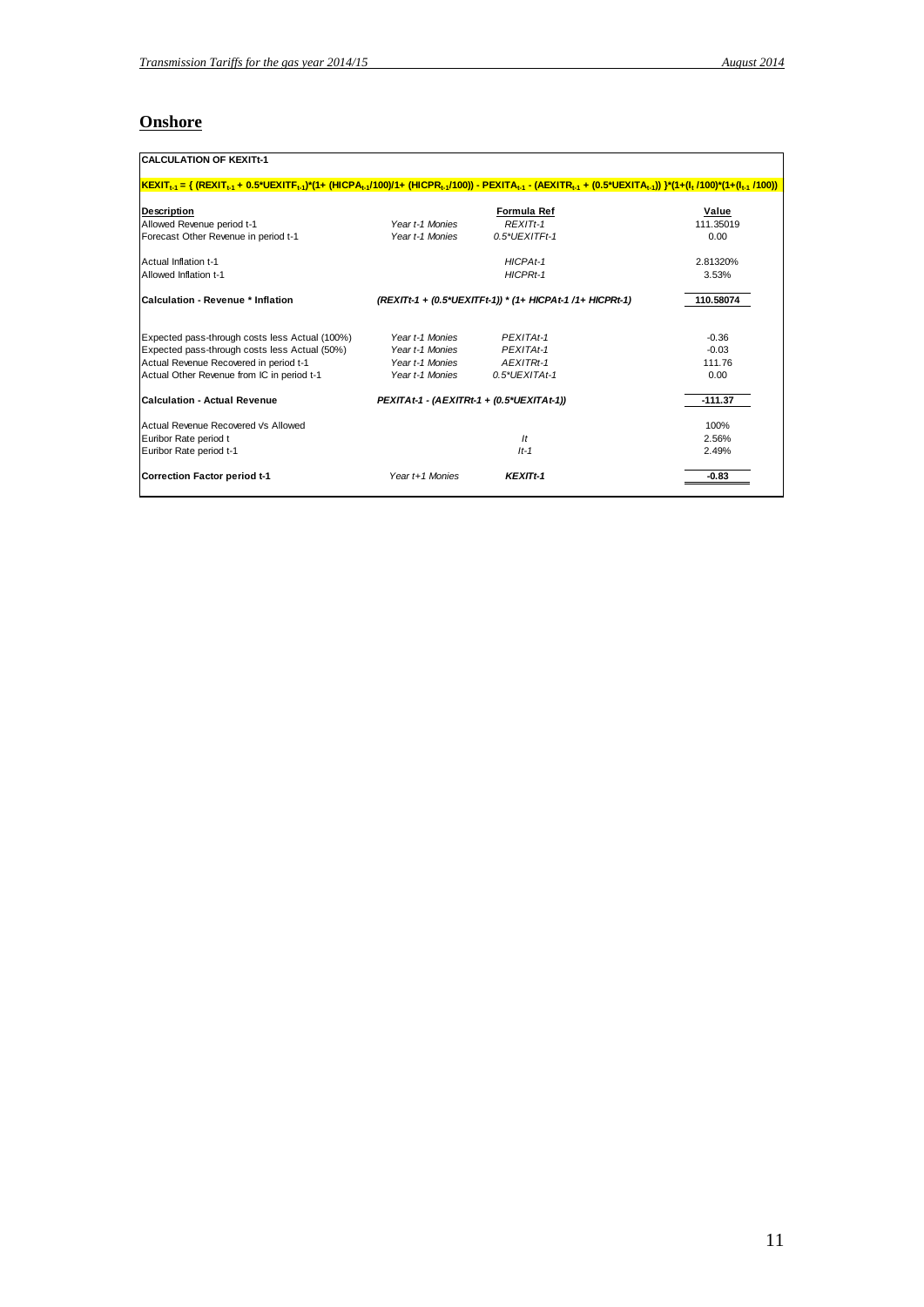# **APPENDIX 2: Revenue Control Formula Calculations<sup>4</sup>**

| <b>INTERCONNECTOR</b>                                           | Revenue Allowed in year t+1           |                    |         |
|-----------------------------------------------------------------|---------------------------------------|--------------------|---------|
| <b>Description</b>                                              |                                       | <b>Formula Ref</b> | Value   |
| Inflation                                                       |                                       | <b>HICPDj</b>      | 3.74%   |
| Allowed Revenue for period t+1                                  | 10/11 Monies                          | $BICt+1$           | 58.83   |
| <b>Calculation - Inflated Allowable Revenue</b>                 | $\{(1+(HICPj/100))^* \text{BICt+1}\}$ |                    | 61.03   |
| Forecast less Allowable pass through costs (50%)                | $Yr t + 1$ Monies                     | $PICFt+1$          | $-0.33$ |
| Forecast less Allowable pass through costs (100%) Yr t+1 Monies |                                       | $PICFt+2$          | $-0.20$ |
| <b>Correction Factor Kt-1</b>                                   | $Yr t + 1$ Monies                     | $KICt-1$           | $-1.35$ |
| Forecast Other Revenue in period t+1                            | $Yr t + 1$ Monies                     | $0.5^*$ UICFt      | 0.00    |
| Allowable Revenue to be Recovered in year t+1                   |                                       |                    | 59.15   |
|                                                                 |                                       |                    |         |
| IINCH                                                           | Revenue Allowed in year t+1           |                    |         |
| <b>Description</b>                                              |                                       | Formula Ref        | Value   |
| Inflation                                                       |                                       | <b>HICPDj</b>      | 3.74%   |
| Allowed Revenue for period t+1                                  | 10/11 Monies                          | $BINCHt+1$         | 1.93    |
| <b>Calculation - Inflated Allowable Revenue</b>                 | {(1+(HICPj /100))* BINCHt+1}          |                    | 2.00    |
| Forecast less Allowable pass through costs (50%)                | $Yr t + 1$ Monies                     | $PINCHFit+1$       | $-0.01$ |
| Forecast less Allowable pass through costs (100%) Yr t+1 Monies |                                       | PINCHFt+2          | $-0.06$ |
| Correction Factor Kt-1                                          | $Yr$ t+1 Monies                       | KINCHt-1           | $-0.04$ |
| Forecast Other Revenue in period t+1                            | $Yr t + 1$ Monies                     | $0.5^*$ UICFt      | 0.00    |
| Allowable Revenue to be Recovered in year t+1                   |                                       |                    | 1.90    |
|                                                                 |                                       |                    |         |
| <b>EXIT</b>                                                     | Revenue Allowed in year t+1           |                    |         |
| <b>Description</b>                                              |                                       | <b>Formula Ref</b> | Value   |
| Inflation                                                       |                                       | <b>HICPDj</b>      | 3.74%   |
| Allowed Revenue for period t+1                                  | 10/11 Monies                          | $BEXITt+1$         | 126.56  |
| <b>Calculation - Inflated Allowable Revenue</b>                 | {(1+(HICPj /100))* BICt+1}            |                    | 131.29  |
| Forecast less Allowable pass through costs (50%)                | Yr t+1 Monies                         | PEXITt+1           | 0.30    |
| Forecast less Allowable pass through costs (100%)               | Yr t+1 Monies                         | PEXITt+1           | 1.05    |
| Correction Factor Kt-1                                          | $Yr$ t+1 Monies                       | <b>KEXITt-1</b>    | $-0.83$ |
| Forecast Other Revenue in period t+1                            | Yr t+1 Monies                         | 0.5*UEXITFt        | 0.00    |
| Allowable Revenue to be Recovered in year t+1                   |                                       |                    | 131.81  |
|                                                                 |                                       |                    |         |
|                                                                 |                                       |                    |         |

<sup>&</sup>lt;sup>4</sup> Note: Terminology in tables is a per Transmission Submission during PC3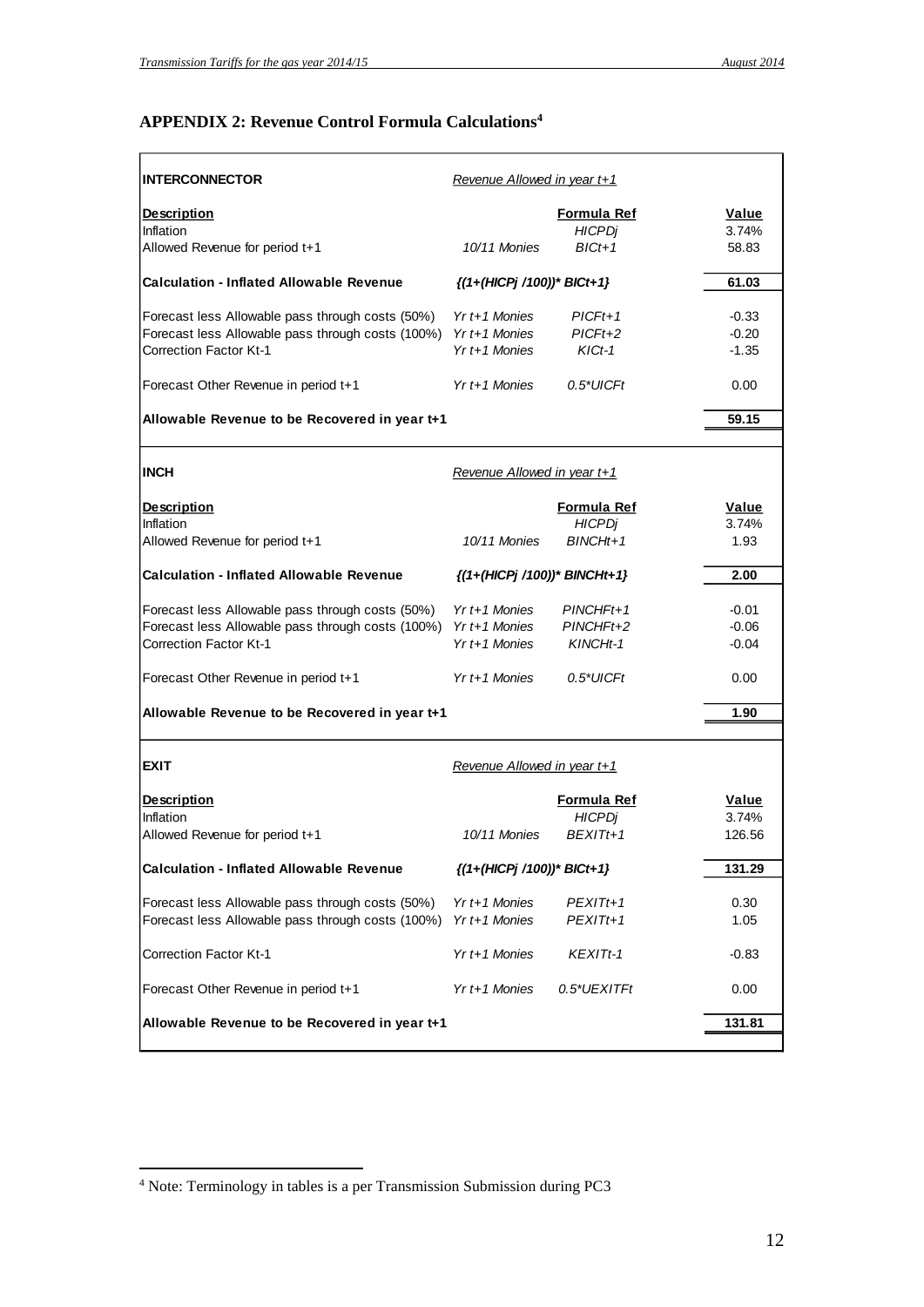### **APPENDIX 3: Assumptions Used in Formulating the 2014/15 Commodity Forecast**

The main assumptions used in formulating the Entry/Exit forecast for the gas year 2014/15 when compared to the 2013/14 tariff forecast may be summarised as follows:

- DM demand is up by 7.8% in 2014/15. This reflects strong growth throughout 2013/14.
- Demand from the power stations is forecast to contract by 0.3% in 2014/15. Moderate growth in electricity demand is offset by increase in installed wind capacity.
- NDM is relatively flat year on year.
- Demand from transport included during 2014/15.
- Corrib assumed to commence production in 2014/15.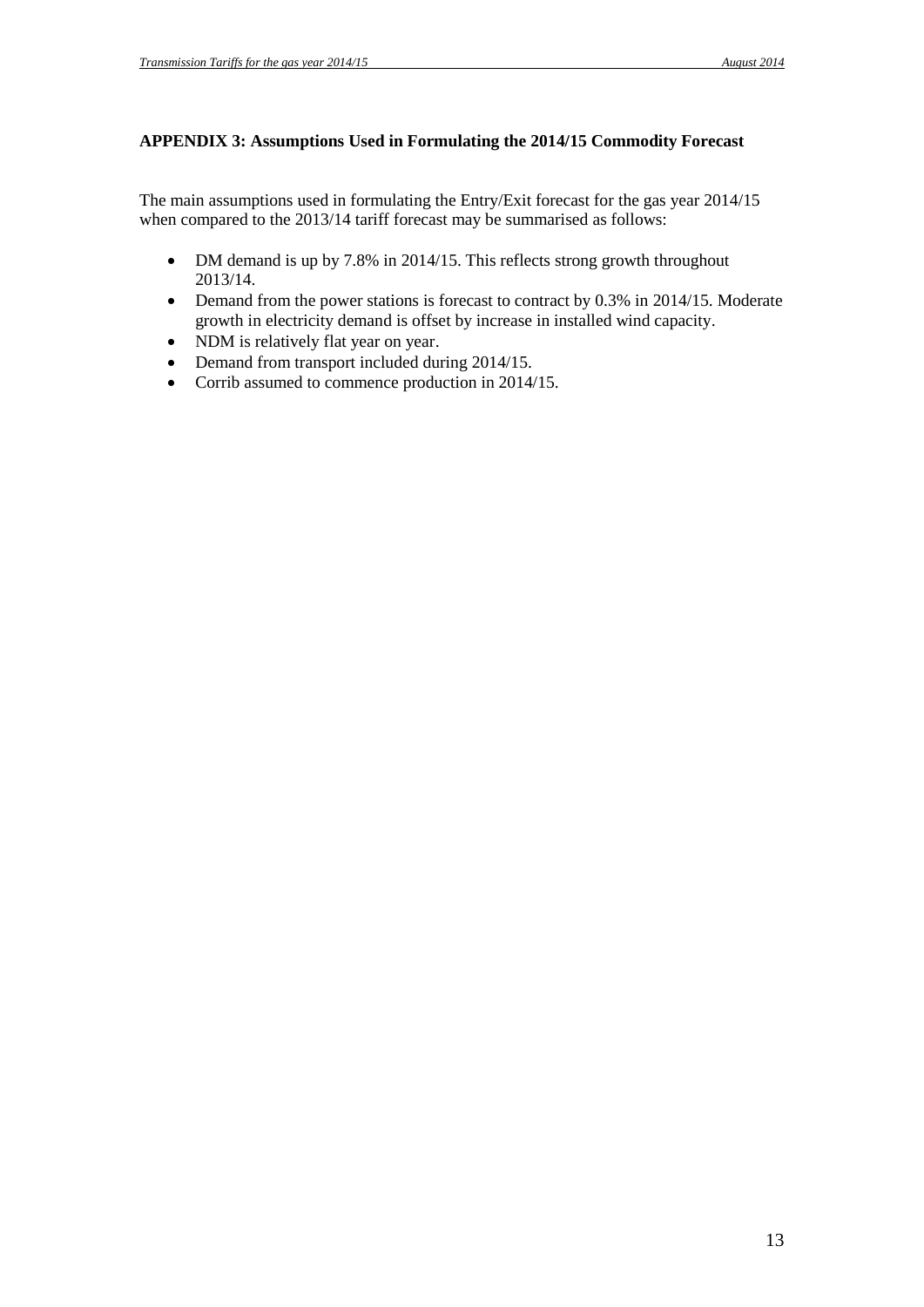### **APPENDIX 4: Revenue Control Tariff Calculation**

| <b>ONSHORE ANNUAL TARIFF CALCULATION</b>         | €'m       |
|--------------------------------------------------|-----------|
| Total Revenue Allowed for 2014/15                | 131.81    |
| Less: Revenue Projected from Short-Term Capacity | 25.86     |
| <b>Total Annual Revenue Allowed for 2014/15</b>  | 105.96    |
|                                                  |           |
| <b>Demand</b>                                    | 2014/15   |
| peak days GWh                                    | 209.41    |
| commodity GWh                                    | 47,869.73 |
|                                                  |           |
| <u>Tariff</u>                                    |           |
| capacity - c per peak day kWh                    | 44.3036   |
| commodity - c per kWh                            | 0.0275    |
|                                                  |           |
| <b>Revenue</b>                                   |           |
| Annual capacity                                  | 92.77     |
| Annual commodity                                 | 13.18     |
| Total                                            | 105.96    |
|                                                  |           |

| <b>INCH ANNUAL TARIFF CALCULATION</b>            | €'m     |
|--------------------------------------------------|---------|
| Total Revenue Allowed for 2014/15                | 1.90    |
| Less: Revenue Projected from Short-Term Capacity |         |
| <b>Total Annual Revenue Allowed for 2014/15</b>  | 1.90    |
|                                                  |         |
| Demand                                           | 2014/15 |
| peak days GWh                                    | 31.9    |
| commodity GWh                                    | 5,611.2 |
| <u>Tariff</u>                                    |         |
| capacity - c per peak day kWh                    | 5.3604  |
| commodity - c per kWh                            | 0.0034  |
| <b>Revenue</b>                                   |         |
| capacity                                         | 1.71    |
| commodity                                        | 0.19    |
| Total                                            | 1.90    |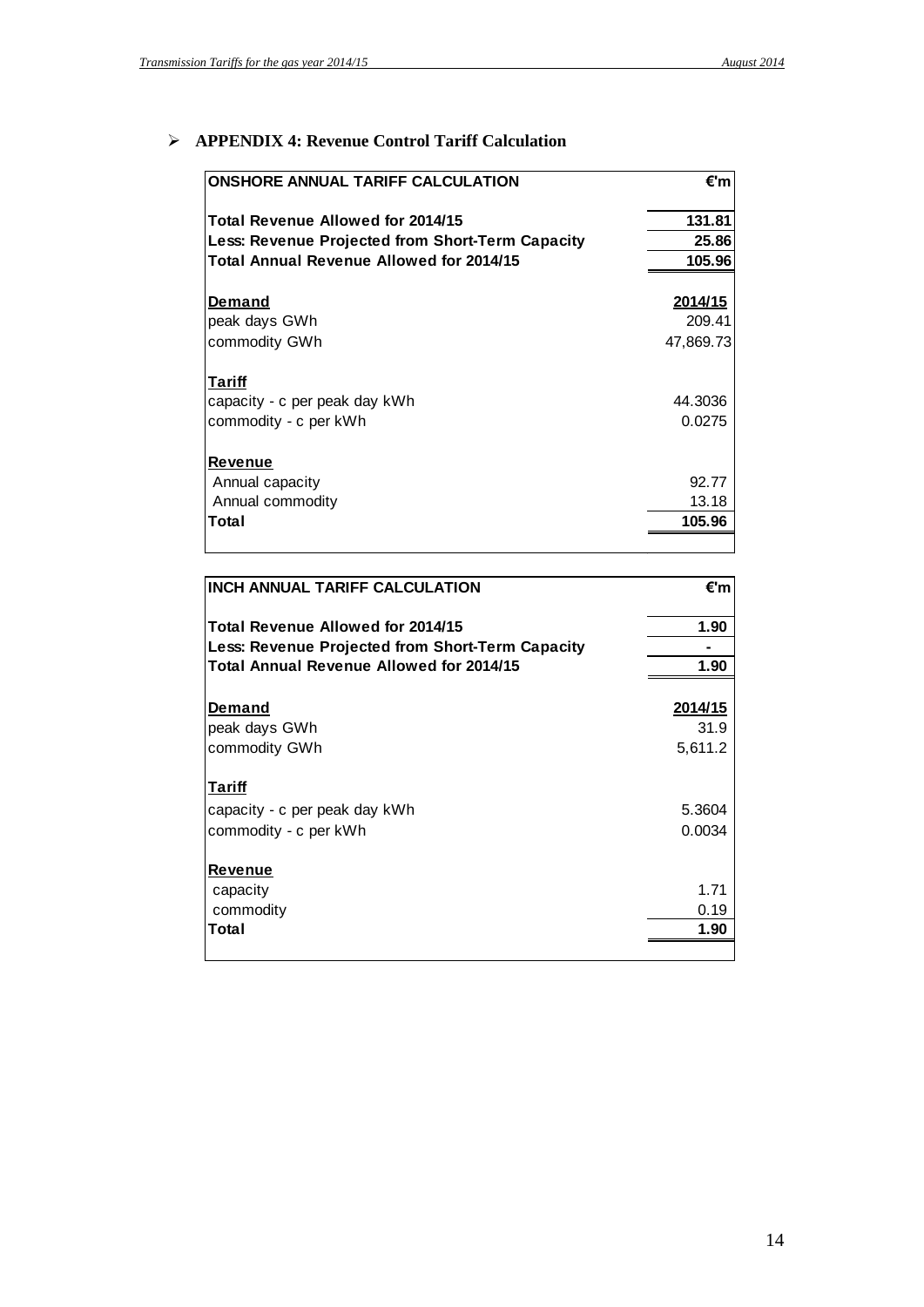| INTERCONNECTOR ANNUAL TARIFF CALCULATION                 | €'m            |
|----------------------------------------------------------|----------------|
| Total Revenue Allowed for 2014/15                        | 59.15          |
| Less: Adjustment due to Moffat Cap transferred to Corrib | 4.00           |
| <b>Adjusted Allowed Revenue</b>                          | 55.15          |
| Less: Revenue Projected from Short-Term Capacity         | 5.62           |
| <b>Total Annual Revenue Allowed for 2014/15</b>          | 49.52          |
| <u>Demand</u>                                            | <u>2014/15</u> |
| peak days GWh                                            | 122.73         |
| commodity GWh                                            | 35,034.08      |
| Tariff                                                   |                |
| capacity - c per peak day kWh                            | 35,8577        |
| commodity - c per kWh                                    | 0.0157         |
| <b>Revenue</b>                                           |                |
| capacity                                                 | 44.01          |
| commodity                                                | 5.51           |
| Total                                                    | 49.52          |
|                                                          |                |